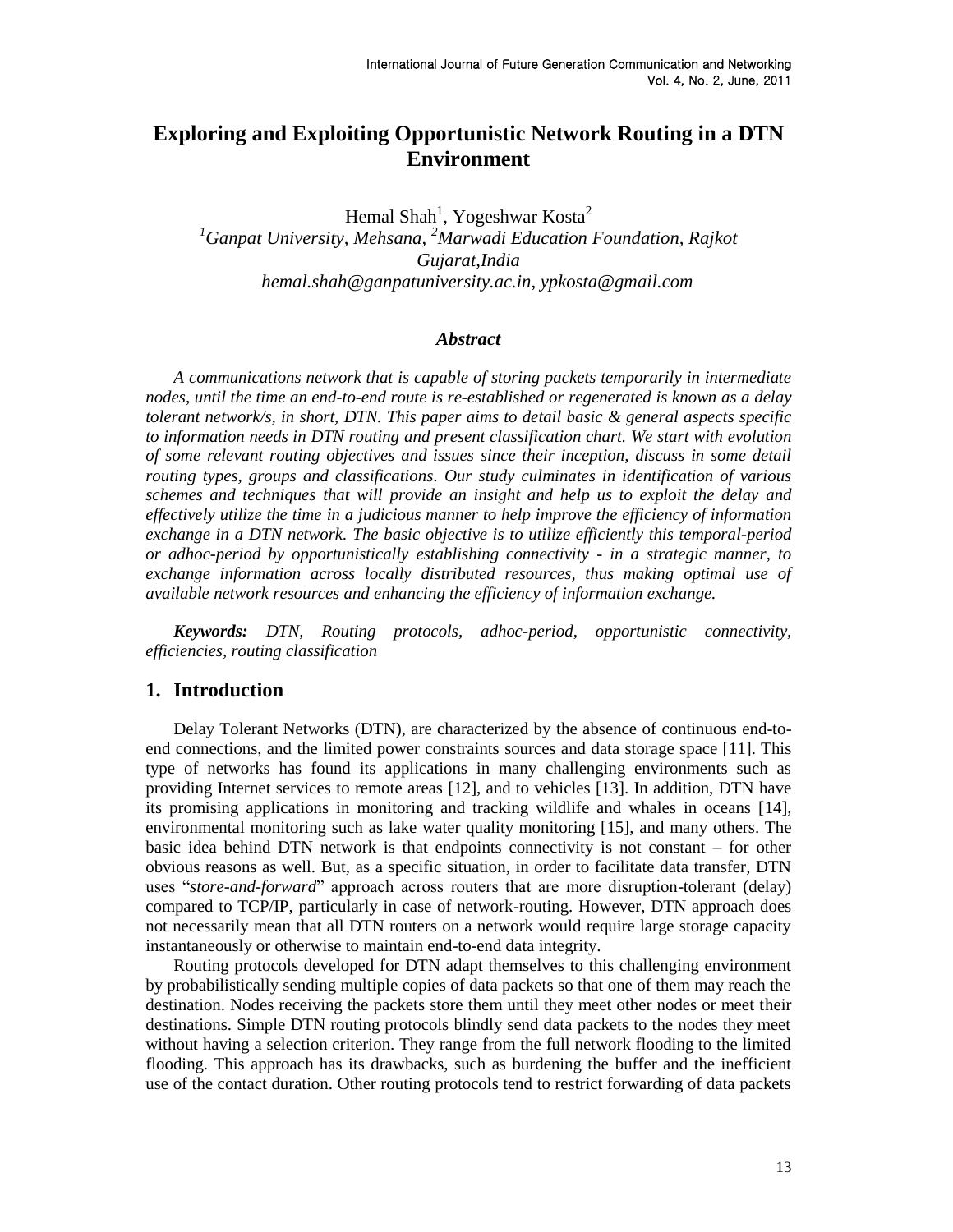to selected nodes. Using some information collected about the network, they guide the packets to their destinations. This approach fails when the network topology is changing faster than the rate of information gathering.

Several proposals for efficient routing mechanisms have been devised [3,4,5,6,7], claiming superiority based upon experimental and software simulated data results. In this paper, we aim to broadly classify routing techniques into Uni-cast, Multi-Cast and Any-Cast, further, classification for each of this based on forwarding, replication, knowledge based, network coding base, intra-domain, interdomain etc. ,What are the different techniques available [4,5]. Techniques  $\&$  strategies that recognize: who, whom,  $\&$  when [8] for routing.

In Section-2, we address and discuss general aspects relating to DTN routing, outing objectives, & routing challenges, Section 3 discusses Routing classification, proactive routing Vs reactive routing, routing types, group  $\&$  classification criteria. Section 4 presents conclusion and future work we arrive at.

## **2. Routing in DTN**

Routing in a lay man terms, means, finding a good path to a designated endpoint - but concurrently to a network engineer, working in a real world situation, it means optimization of resources leading to efficiencies of network and information and economies of scale in terms of usage, the data can be delivered and the protocol finds the fastest and shortest path between the two involved nodes. Depending on the application using the DTN, it can be useful to drop packets and free buffers quite early paving way to newly sent packets, and a good chance to deliver in time, while, on the other hand, it may be important to deliver as many packets as possible, no matter how long it lasts.

#### **2.1 Routing Challenges**

Routing is with no doubt the most challenging issue within a DTN. Many restrictions have to be taken into account and traditional network routing protocols will not satisfy the expectations. Links become available without any previous knowledge and the destination node may never be reachable immediately with a contemporaneous end-to-end path. Nodes change their routes randomly or may follow a predictable path, buffer and bandwidth restrictions force the protocol to send its discovery and topology information as sparingly as possible and avoid resource consuming mechanisms.

The routing algorithm further needs to know

- When to send/forward a message,
- Where to send a message,
- Which message to send/forward,
- Which message to delete,
- If it follows a single- or multi-copy strategy,
- If it acts in a pro- or reactive manner

## **2.2 Routing Objectives**

For any routing algorithm, a basic objective is to maximize the probability of delivering messages. In addition, we define the routing efficiency of an algorithm as the ratio between the total amount of delivered messages and the total amount of traffic generated in the network. This metric measures how efficient a routing algorithm is in utilizing resources.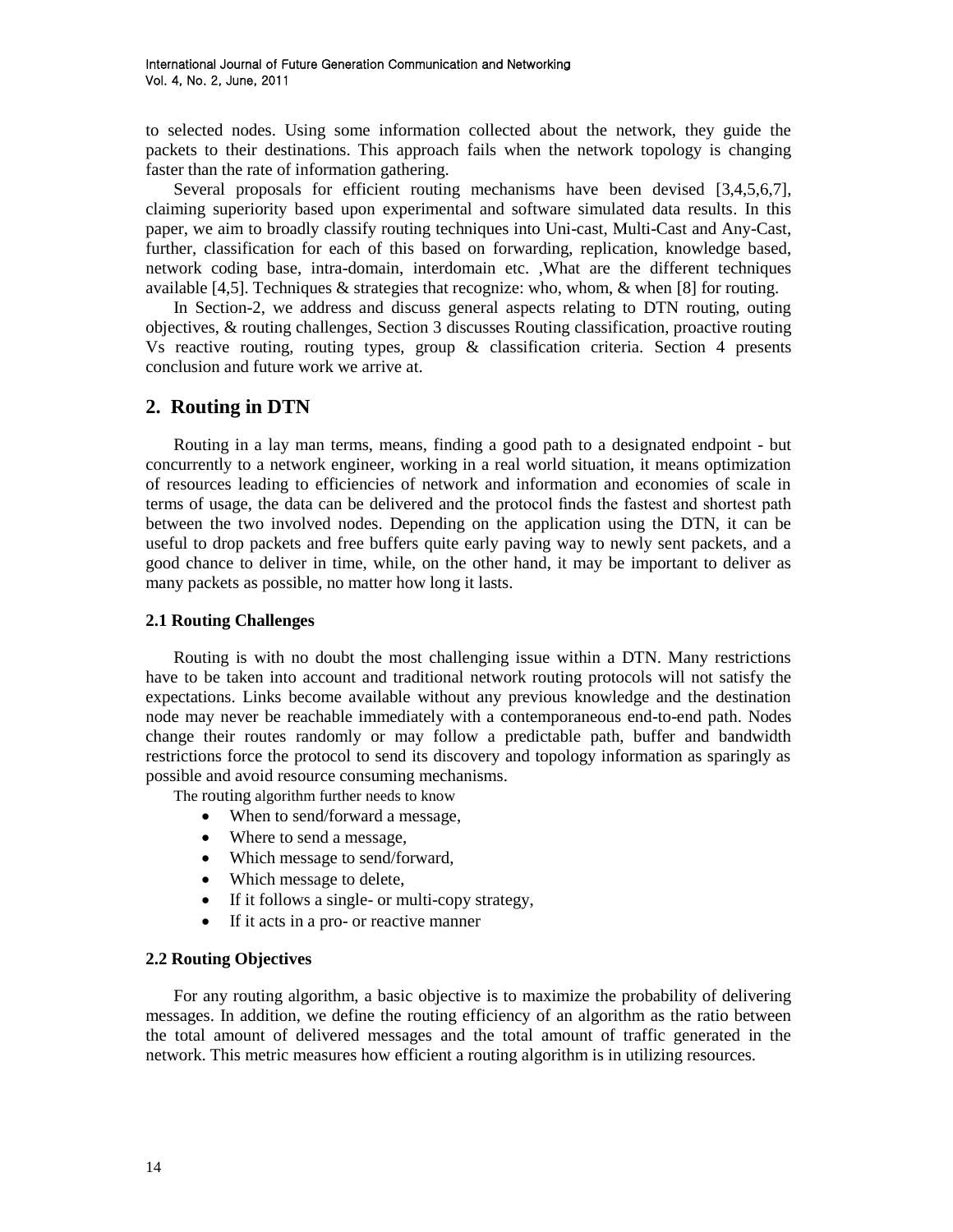In this paper, we study several classes of routing algorithms that are expected to achieve different balance of delivery ratio and routing efficiency. For each class of algorithms, we focus on minimizing the delay for each intended receiver.

#### **2.2.1 Goals of Routing Protocols**

A lot of Routing protocols [1,2,3] have been developed for this purpose they all vary in the way they accomplish the task, but they all have more or less common goals.

The main goals are [4,5]:

- **Low latency:** Latency is the time taken by the packet to reach its destination from its source.
- **Low latency jitter**: Latency jitter is the variation in latency, for real time applications such as streaming video, the requirement for low latency jitter is more important than the requirement of low latency.
- **High throughput**: Throughput can be defined as the number of data packets delivered per second. Throughput is affected by packets being dropped, and protocol data units that are used by protocols to set up communication with peers.
- **Low packet loss or High Reliability**: Packet loss causes decrease in throughput and increases latency.
- **Low convergence:** time in case of changes in network topology. It is necessary for routing algorithm to adapt to changes in network as quickly as possible, so that utilization of network resources is maximized.
- **Low routing overhead**: Routing overhead is caused by the update packets that are exchanged by routing protocols to convey network information to its peers. Routing overhead decreases throughput.

It is not possible for a routing protocol to achieve all the goals. As some of the above stated goals are conflicting in nature, for example to achieve Low convergence time in case of change in topology certainly requires high routing overhead which in turn reduces the throughput for end to end communication.

## **3. Routing Classification**

## **3.1 Proactive Routing Vs. Reactive Routing**

In proactive routing, routes are computed automatically and independently of traffic arrivals. Most Internet standard routing protocols and some ad-hoc protocols such as DSDV (Destination Sequenced Distance Vector) and OLSR (Optimized Link-State Routing) are examples of this style [6]. In a DTN, these protocols are capable of computing routes for a connected sub graph of the overall DTN topology graph. They fail when asked to provide paths to nodes, which are not currently reachable. Despite this drawback, proactive networklayer routing protocols may provide useful input to DTN routing algorithm by providing the set of currently reachable nodes from which DTN routing may select preferred next hops. In reactive routing, routes are discovered on-demand when traffic must be delivered to an unknown destination. Ad-hoc routing protocols such as AODV (Ad-hoc On-demand Distance Vector) and DSR (Dynamic Source Routing) are examples of this style [6]. In these systems, a route discovery protocol is employed to determine routes to destinations on demand, incurring additional delay. These protocols work best when communication patterns are relatively sparse. For a DTN, as with the proactive protocols, these protocols work only for finding routes in a connected sub graph of the overall DTN routing graph. However, they fail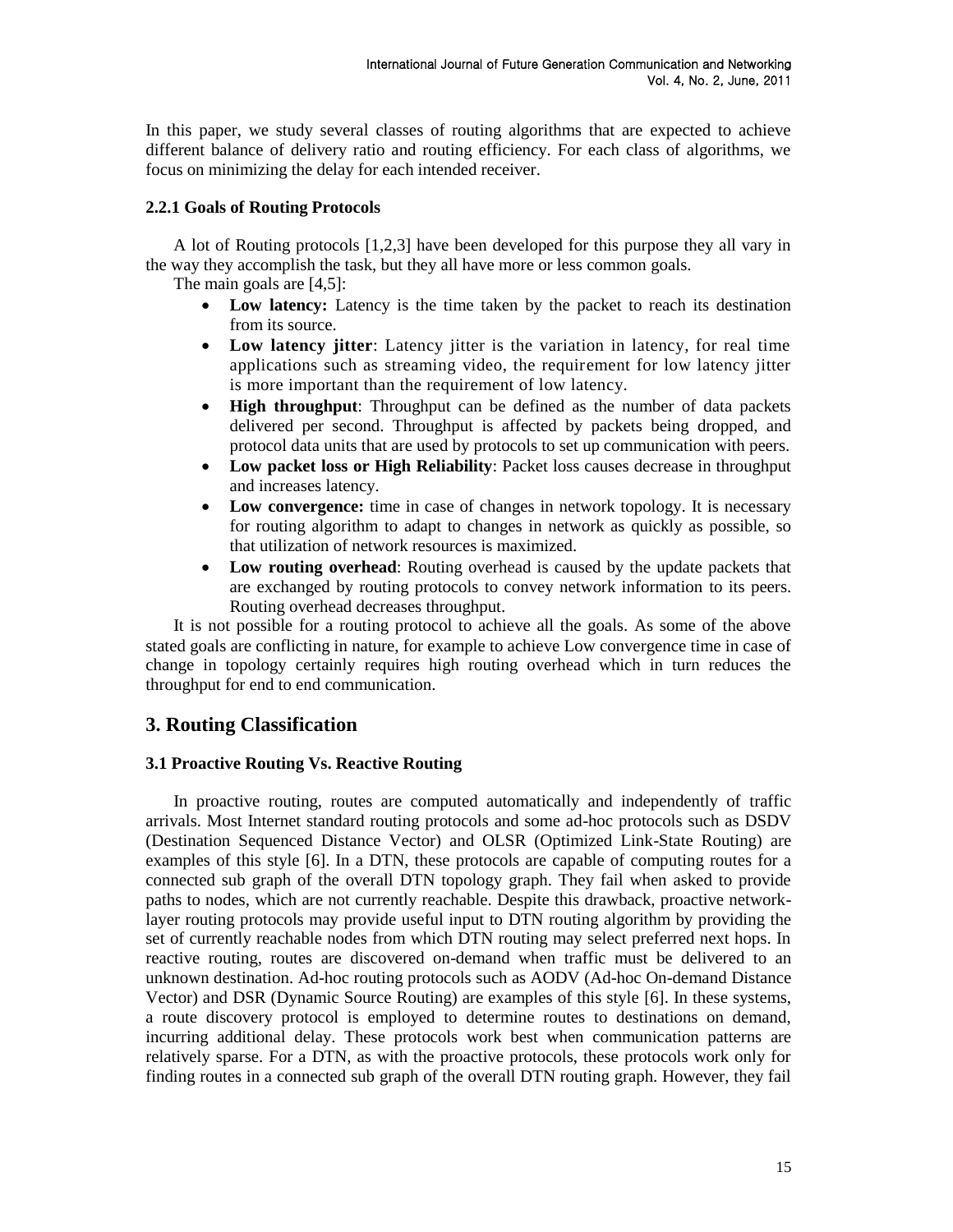in a different way than the proactive protocols. In particular, they will simply fail to return a successful route (from a lack of response), whereas the proactive protocols can potentially fail more quickly (by determining that the requested destination is not presently reachable). In a DTN, routes may vary with time in predictable ways and can be pre-computed using knowledge about future topology dynamics. Employing a proactive approach would likely involve computing several sets of routes and indexing them by time. The associated resource requirements would be prohibitive unless the traffic demand is large and a large percentage of the possible network nodes exchange traffic. Reactive routing will fail to discover a complete path, while proactive protocols will fail to converge, resulting in a deluge of topology update messages.

A related issue is route stability, a measure of how long the currently known routes are valid. Route stability depends on the rate of topological change. With relatively stable routes one can employ route caching to avoid unnecessary routing protocol exchanges. With future knowledge about topology changes, caching could be especially effective in a DTN because it may be possible to know ahead of time exactly when to evict existing cached route entries.

## **3.2 Routing Types**

- **Unicast Routing**: Source will send a copy of the message to intended receiver.
- **Broadcast Routing**: Messages will be flooded throughout the network in order to reach all nodes.
- **Tree-Based Routing**: Messages are forwarded along a tree in the DTN graph that is rooted at the Source and reaches all receivers. Messages are duplicated only at nodes that have more than one outgoing path.
- **Group-Based Routing [6]:** This is a set of nodes that are responsible for forwarding the message. Messages will be flooded within the forwarding group to increase the chance of delivery.

## **3.3 Routing Groups**

- **Source Routing** is where the source specifies the path a packet should traverse to reach its destination. This requires each node in the network to have a precise knowledge of the network, which seems almost impossible to accomplish on the networks, which are dynamic in nature, and hence hampers the adaptability.
- **Destination Routing** is where each node knows in which direction to forward a packet for a given destination. Here the source node has no control over the path a packet traverses. The Internet works on this kind of routing. In dynamically changing networks source routing is not deployed and Destination Routing is the obvious choice.
- **Per-contact Routing:** The routing table is recomputed each time a contact is available, Instead of Computing the next hop for a message. It ensures that each routing decision is made with most recent information [5]. However to guarantee the loop freedom is a big problem.
- **Per-Hope Routing:** The intermediate node makes the forwarding decision when a message arrives at the node. The node determines the next hop for the destination and places it in a queue for that contact [7] .
- **3.3.1 Source Routing Versus Per-hop Routing:** In source routing the complete path of a message is Determined at the source node, and encoded in some way in the message. The route is therefore determined once and does not change as the message traverses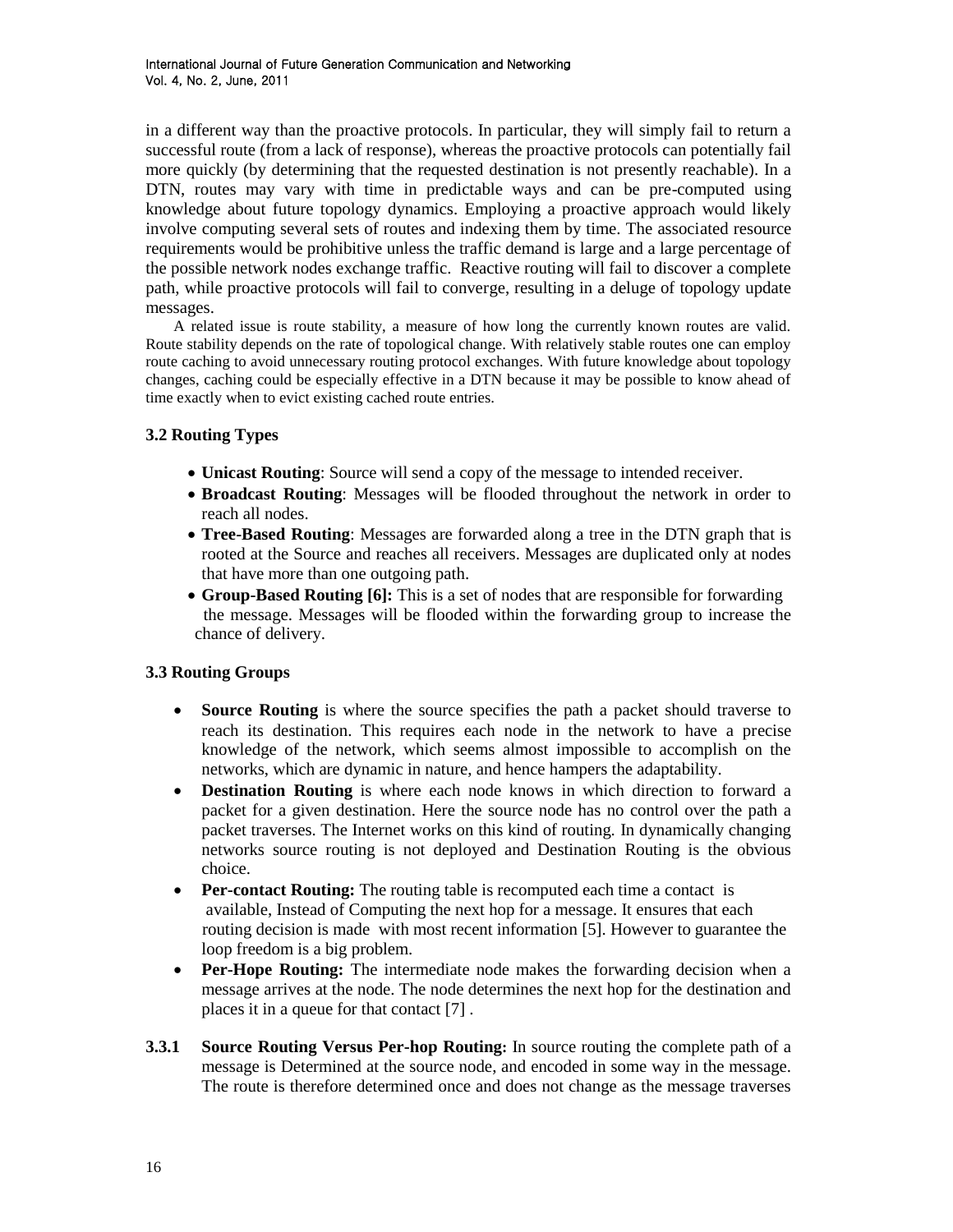the network. In contrast, in per-hop routing the next-hop of a message is determined at each hop along its forwarding path. Per-hop routing allows a message to utilize local information about available contacts and queues at each hop, which is typically unavailable at the source. Thus, per-hop routing may lead to better performance. Unfortunately, due to its local nature, it may lead to loops when nodes have different topological views (e.g. due to incomplete or delayed routing information.

## **3.4 Classification Criteria**

Routing protocol for DTN can be broadly classified into unicast, multicast and any cast. Further it bifurcation can be shown based on forwarding, replication, knowledge oracle, network coding based etc. Figure-1 shows DTN routing classification chart with example routing protocols for respective category. Figure-2 shows further classification and recent routing protocol for unicast routing with example protocols for each category.

- **Stateless: Most** propositions are based on a stateless routing algorithm, meaning in general no further (past or future) location or contact data is needed to make the forwarding decisions.
- **History-Based**: These algorithms use data of the past to find an efficient route to the destination node. Logged data can be a history of recent encounters with other contacts as well as for example contact-time, contact-frequency, and contact-timelocation tuples. History-based algorithms usually need some time to warm up, but in return often are more adaptive to topology and mobility changes.
- **Movement-Based**: Some routing ideas are based on feeding the probability function to determine forwarding decisions with movement and velocity data. In simulations purely movement-based algorithms perform quite poor, but can add valuable infor-mation in combination with other approaches
- **Scheduling-Based:** Approaches based on scheduling are mainly of supportive nature and so far no routing algorithm is purely based on scheduling principles.
- **Beacons-less:** Most routing protocols require knowledge of a node's neighbors to make their routing decisions. This information is generally gathered by the use of beacons, messages broadcasted regularly that will be heard by all nodes within communication distance. Knowledge of your neighbors makes more informed routing decisions possible, but beacons have their drawbacks.
- **Topological:** Set of protocols that use information about the links (metrics such as next-hop bandwidth, etc) to perform packet forwarding. Proactive Algorithms (such as DSDV or OLSR) build the routing table obtaining information about the links, even when these links are not used. DSDV is a distance-vector protocol, while OLSR is a link-state protocol.
- **Position-Based:** Set of protocols that need the position (e.g. via GPS) of the participating nodes. In general, these algorithms look the position of the destination nodes using a Location Server and add this position in the packet header. Nodes that receive the packet apply a forwarding strategy to retransmit the packet. Each node stores a node ID, the direction and distance to the node, as well as an age time. Forwarding Strategies decide towards which node or area the packet forwarded. Greedy Packet Forwarding forwards the packet to a neighbor lying in the direction of the destination. Some examples [9] are: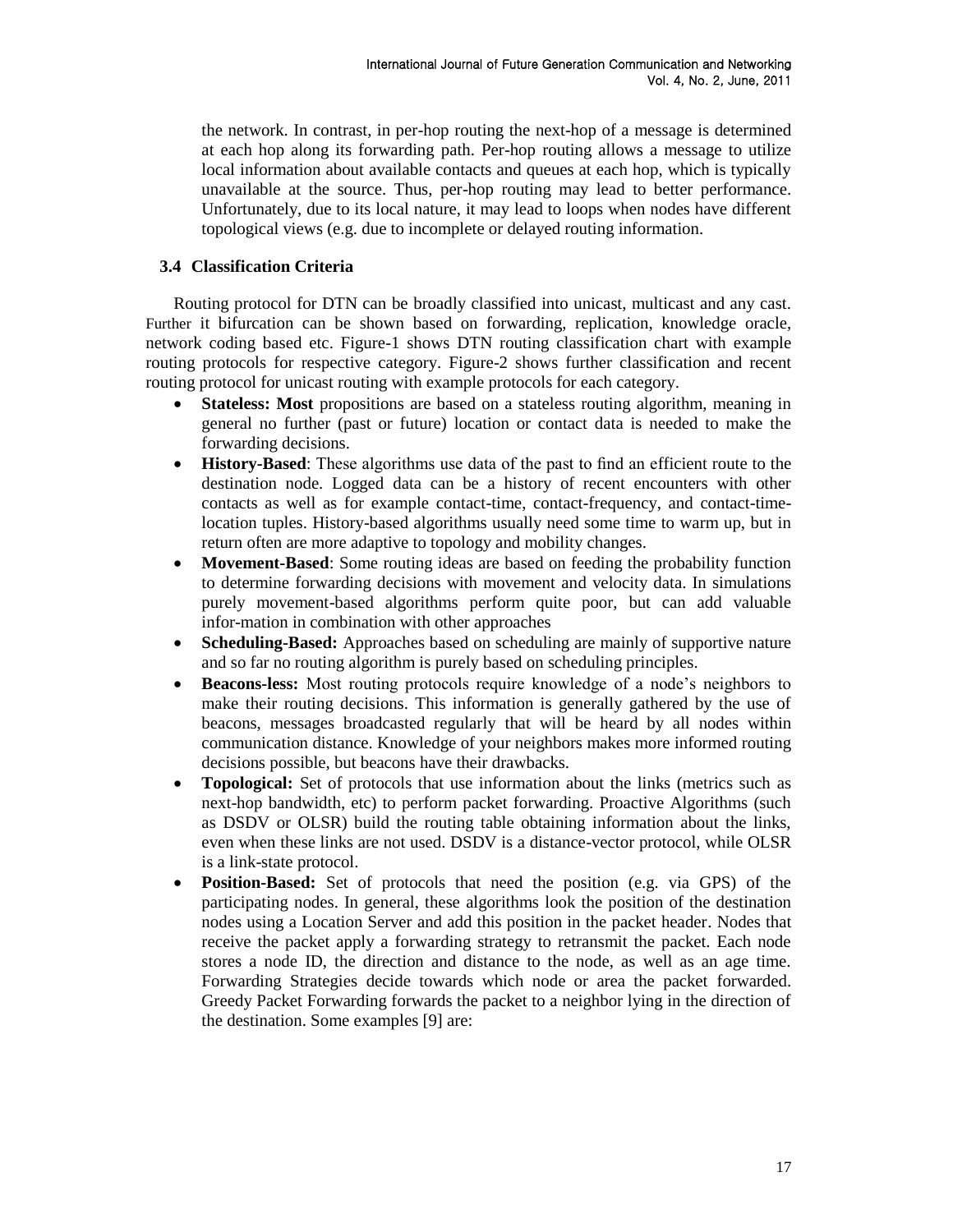Forwarding strategies:

- **Most forward** Within r (MFR) that forwards packets towards the node that makes more progress towards destination.
- **Nearest with forward progress** (NFP) that forwards packets towards the node that is nearest the source and closer to destination.
- **Compass routing** selects the neighbor closest to the straight line between sender and destination.
- **Random forwarding** chooses randomly one among the neighbors closer to the destination than the sender.



## **Figure: 1 DTN Routing Classification Chart**

- **Opportunistic: New** routing techniques have to be devised to take into account sparse and intermittent networks in which nodes communicate either scheduled over time or randomly. Pelusi et al in paper [10] give a review of opportunistic techniques in ad hoc networks. In an opportunistic network, each node decides locally to which next hop the packet will be forwarded. This next-hop may decide to store the packet until a new opportunity to forward the packet appears.
- **Oracle Based:** Although most approaches use some kind of probability function or metric to decide whether to forward or not the data-packet, they highly differ in which values and properties have been taken into account. We decided to classify algorithms based on their source of routing knowledge. We can distinguish between five types of approaches.
- **Knowledge Oracle:** The DTN routing problem has many input variables such as dynamic topology characteristics and traffic demand. Complete knowledge of these variables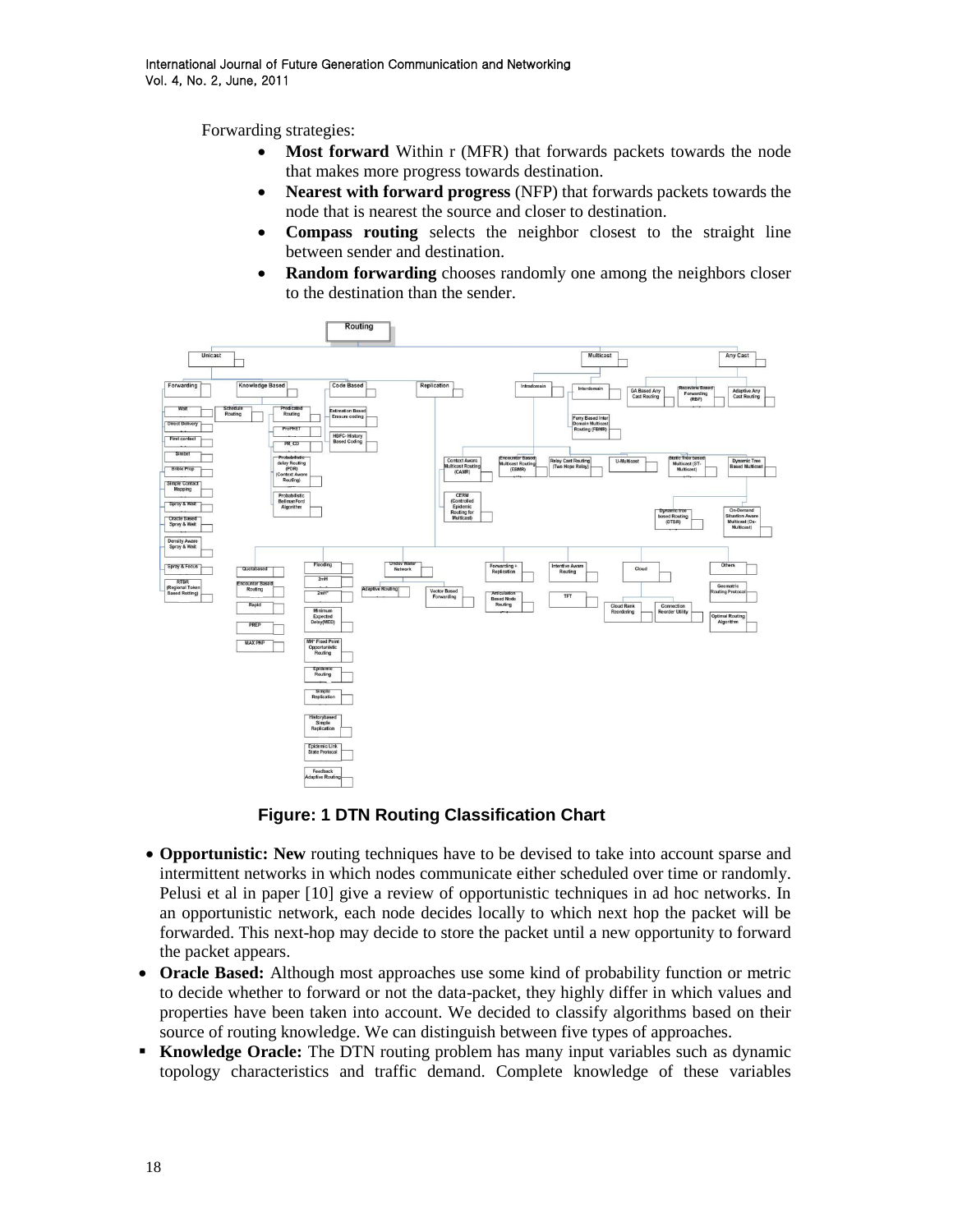facilitates the computation of optimal routes. However, with partial knowledge, the ability to compute optimal routes is hampered, and the performance of the resultant routing is expected to be inferior. To understand this fundamental trade-of between performance and knowledge, we create a set of abstract knowledge oracles, each able to answer questions we ask of them. These oracles are notational elements used to encapsulate particular knowledge about the network required by different algorithms. A key objective of our study is to understand the relationship between algorithm performance and the use of these oracles.



**Figure:2 DTN Unicast Routing Classification Chart**

- **Contacts Summary Oracle:** This oracle can answer questions about aggregate statistics of the contacts. In particular, the contacts summary oracle provides the average waiting time until the next contact for an edge. Thus, the contacts summary oracle can only respond with timeinvariant or summary characteristics about contacts.
- **Contacts Oracle:** This oracle can answer any question regarding contacts between two nodes at any point in time. This is equivalent to knowing the time-varying DTN multi-graph. The contacts summary oracle can be constructed using the contacts oracle, but not vice versa.
- **Oueuing Oracle:** This oracle gives information about instantaneous buffer occupancies (queuing) at any node at any time, and can be used to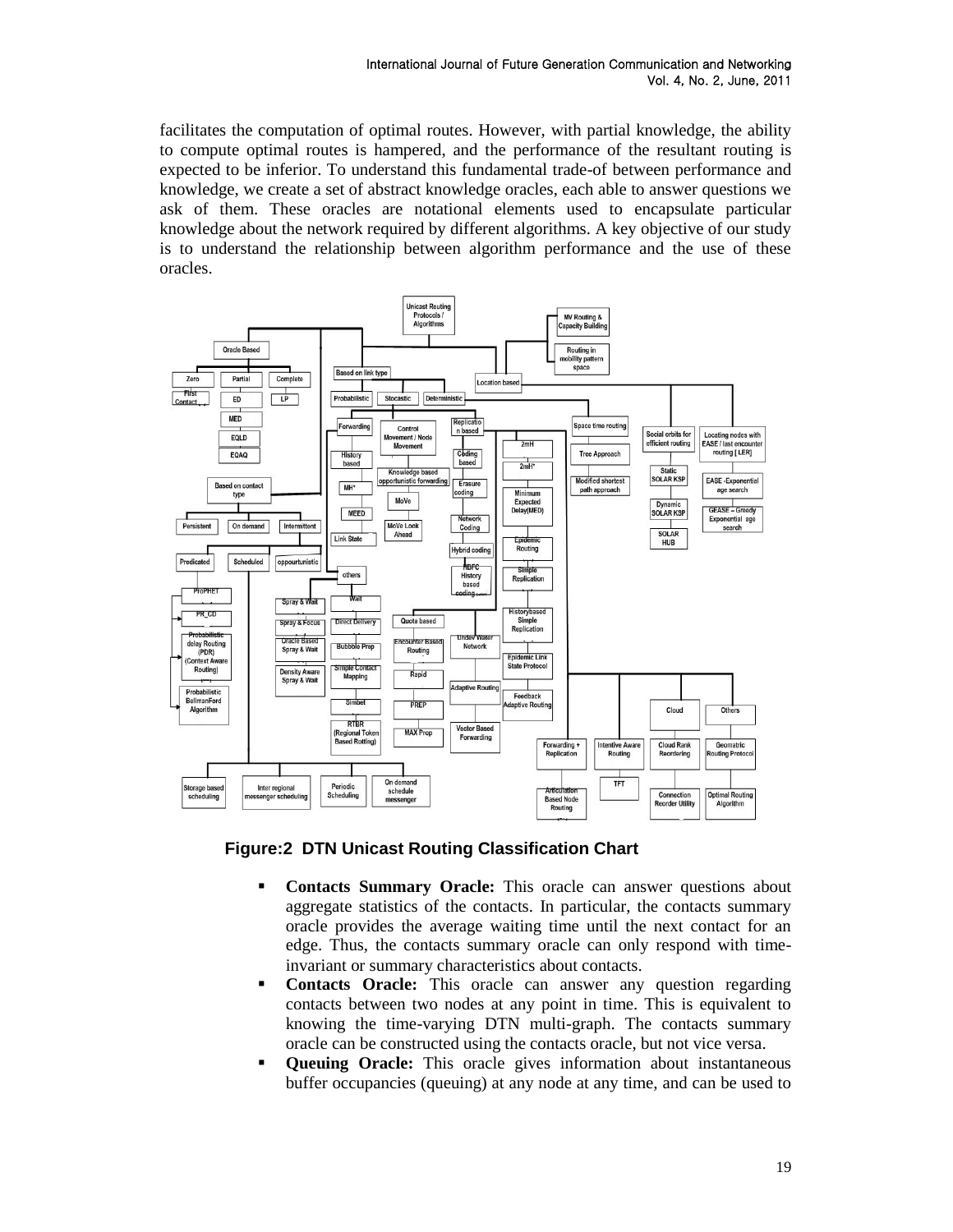route around congested nodes. Unlike the other oracles, the queuing oracle is affected by both new messages arriving in the system and the choices made by the routing algorithm itself. We expect it to be the most difficult oracle to realize in a distributed system.

**Traffic Demand Oracle** This oracle can answer any question regarding the present or future traffic demand. It is able to provide the set of messages injected into the system at any time.

## **4. Conclusion & Future Work**

This paper helps to classify and categorize routing under unicast, multicast and any cast in a network environment where data loss and error rates are high due to non-linear nature of communication data-traffic load, suggesting schemes and conflicts associated with them. Further, it captures all routing algorithm operating across and associated under various data schemes. Both the classification chart helps in providing an insight and suggests possible solutions for better data transfer and information exchange through exploitation of spontaneous opportunistic networks in a successful manner by effective utilization of the algorithm and the protocol scheme/s.

## **Acknowledgement**

We express our sincere gratitude to the management of Ganpat University – Mehsana  $\&$ Marwadi Education Foundation - Rajkot; for providing us research opportunities and their wholehearted support for such activities. Finally, our acknowledgement cannot end without thanking to the authors whose research papers helped us in making this research.

## **References**

- [1] W. Zhao, Y. Chen, M. Ammar, M. D. Corner, B. N. Levine,E. Zegura. *Capacity Enhancement using Throwboxes in DTNs.*IEEE MASS, 2006.
- [2] Jea D., Somasundara A. A,Srivastava M. B. *Multiple Controlled Mobile Elements (Data Mules) for Data Collection in Sensor Networks*. IEEE/ACM International Conference on Distributed Computing in Sensor Systems (DCOSS) June 2005.
- [3] A. Lindgren, A. Doria, O. Schelen. *Probabilistic routing in intermittently connected networks,*. SIGMOBILE Mobile Computing and Communications Review. Vol. 7,2003.
- [4] T. Spyropoulos, K. Psounis, C. S. Raghavendra. *Efficient routing in intermittently connected mobile networks: The single-copy case.* , IEEE/ACM Trans. on Networking. Vol. 16, 2008
- [5] T. Spyropoulos, K. Psounis, and C. S. Raghavendra. *Efficient routing in intermittently connected mobile networks:: The multiple-copy case.*. IEEE/ACM Trans. on Networking. Vol. 16, 2008
- [6]*.* A. Vahdat, D. Becker. *Epidemic routing for partially connected ad hoc networks* Duke University : s.n., 2000. Technical Report CS-200006.
- [7] J. Burgess, B. Gallagher, D. Jensen,B. Levine. Barcelona, Spain : *Maxprop: Routing for vehicle-based disruption tolerant networking.* s.n., IEEE Infocom, April 2006.
- [8] S. Jain, K. Fall, R. Patra. *Routing in a Delay Tolerant Network.*. Proc. ACM SIGCOMM. pp. 145–158, 2004.
- [9] Rahul C. Shah, Sumit Roy, Sushant Jain, and Waylon Brunette. *Data MULEs: Modeling a Three-tier Architecture for Sparse Sensor Networks*. IEEE SNPA workshop, May 2003
- [10] M. Shin, S. Hong, and I. Rhee. DTN Routing Strategies using Optimal Search Patterns. CHANTS'08.
- [11] "Delay tolerant networking research group." [Online]. Available: [http://www.dtnrg.org](http://www.dtnrg.org/)
- [12] A. Pentland, R. Fletcher, and A. Hasson, "Daknet: rethinking connectivity in developing nations," vol. 37, no. 1, 2004, pp. 78–83.
- [13] J. Ott and D. Kutscher, "Drive-thru internet: Ieee 802.11b for "automobile" users," vol. 1, 2004, p. 373.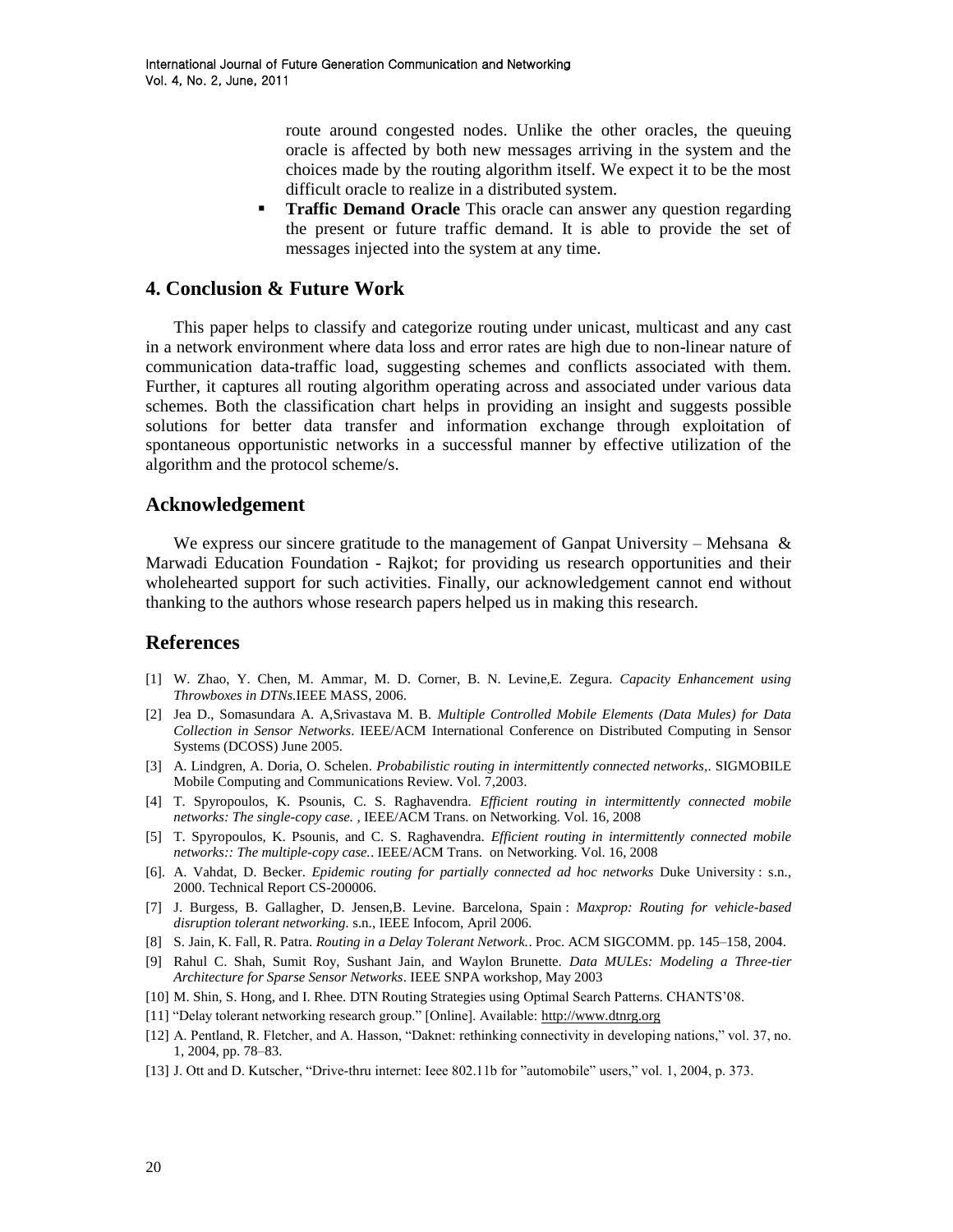- [14] T. Small and Z. J. Haas, "The shared wireless infostation model: a new ad hoc networking paradigm (or where there is a whale, there is a way)," in *ACM MobiHoc*, June 2003, pp. 233–244.
- [15] "Sensor networking with delay tolerance (sendt)." [Online]. Available http://down.dsg.cs.tcd.ie/sendt/

## **Authors**



**Hemal Shah** is Ph.D. scholar of Ganpat University,Gujarat India. He has done B.E. in year 1999 and M.E. Computer Engineering in year 2007 from DDIT Nadiad. Currently working as assistant professor at U.V. Patel College of Engineering, Ganpat University, having 12 years of teaching experience. He has carried out his PG- dissertation at Space application centre, Ahmadabad on TCP Performance Enhancing Proxies [PEP] for satellite links.



**Yogeshwar Kosta** is Professor and Director at Marwadi Education Foundation, Rajkot, Gujarat India. He has around 20 years of experience in Academic Teaching, Consultancy, Research and development in the field of Satellite Communications, RF and Microwave and Wireless Communications. He has worked as scientist at Space application centre, Ahmadabad around 8 years and Design and development of Ku-Band (Receiver) payload for the INSAT-2C/2D and INSAT-3B satellites.